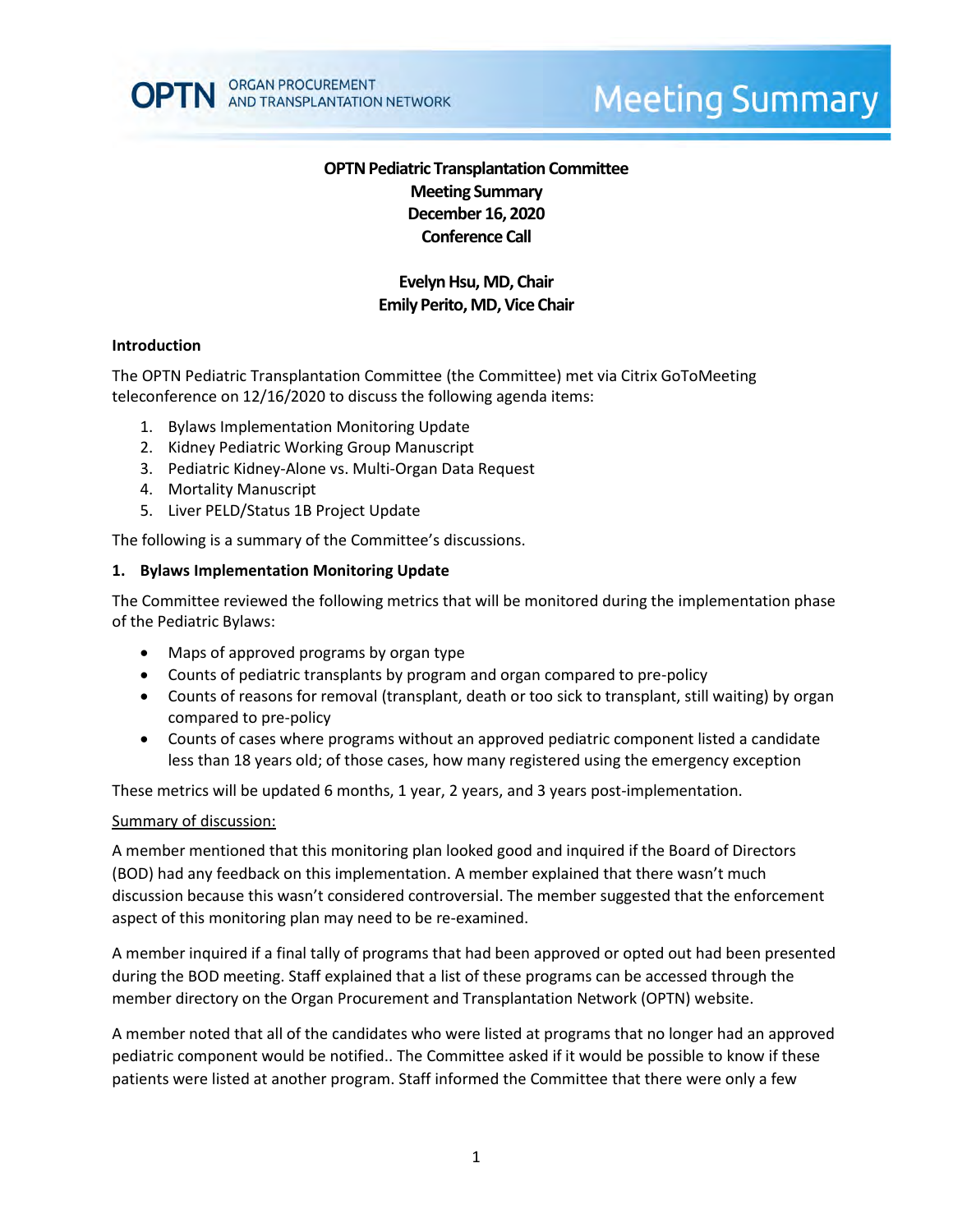candidates listed at programs that do not have an approved pediatric component, and they are temporarily inactive. Currently, there are no applications via the emergency exception pathway.

# **2. Kidney Pediatric Working Group Manuscript**

The Committee was reminded that the Policy Oversight Committee (POC) recommended the work of the Kidney-Pediatric Workgroup, which was focused on increasing pediatric priority among Sequence C donors, be rolled into the efforts of continuous distribution due to sequencing and resources.

Staff informed the Committee that the Kidney Pancreas Continuous Distribution Workgroup tentatively plans to release a concept paper for community feedback in Fall 2021.

## Summary of discussion:

A member, who had attended the first Kidney Pancreas Continuous Distribution Workgroup meeting, mentioned that the Workgroup was in the early stages of identifying and categorizing attributes for kidney-pancreas to include in the continuous distribution model. The member continued by stating that both kidney and pancreas continuous distribution workgroups had listed pediatric priority as an attribute that they wanted to consider.

The Committee Chair mentioned that there will need to be constant reiteration of a need for pediatric priority during the Kidney Pancreas Continuous Distribution Workgroup calls in order for it to be included in the continuous distribution model.

The Committee Chair reiterated that the Committee can provide support to their representatives on the Kidney Pancreas Continuous Distribution Workgroup. For example, the Committee Chair expressed concern, from a liver perspective, about stratifying pediatric age groups because it's the adolescents that will be disadvantaged and lose valuable time.

The Committee Chair suggested that it would be beneficial for members to write a possible publication encompassing their experience working on the Kidney-Pediatric Workgroup and the data that was reviewed. Some members agreed this would be a good idea.

# **3. Pediatric Kidney-Alone vs. Multi-Organ Data Request**

Staff presented the results of the data request, which will help the Committee understand if prioritization of multi-organ candidates over pediatric kidney-alone candidates adversely affects pediatrics.

# Data Summary:

The results of the data request concluded the following:

- Kidney-pancreas, liver-kidney, and heart-kidney transplants increased in recent years; a very small portion were pediatric transplants
- About 1 in 5 pediatric kidney-alone and kidney-pancreas transplants were from pediatric donors
- The majority of pediatric kidney-alone and kidney-pancreas transplants were kidneys with a Kidney Donor Profile Index (KDPI) greater than 35%
- One year graft survival was significantly lower for liver-kidney and heart-kidney transplants compared to other organ combinations
- The next candidate on the kidney-alone match run analysis found 447 cases out of 3,955 where the kidney-alone recipient was less than 18 years of age at transplant, indicating a high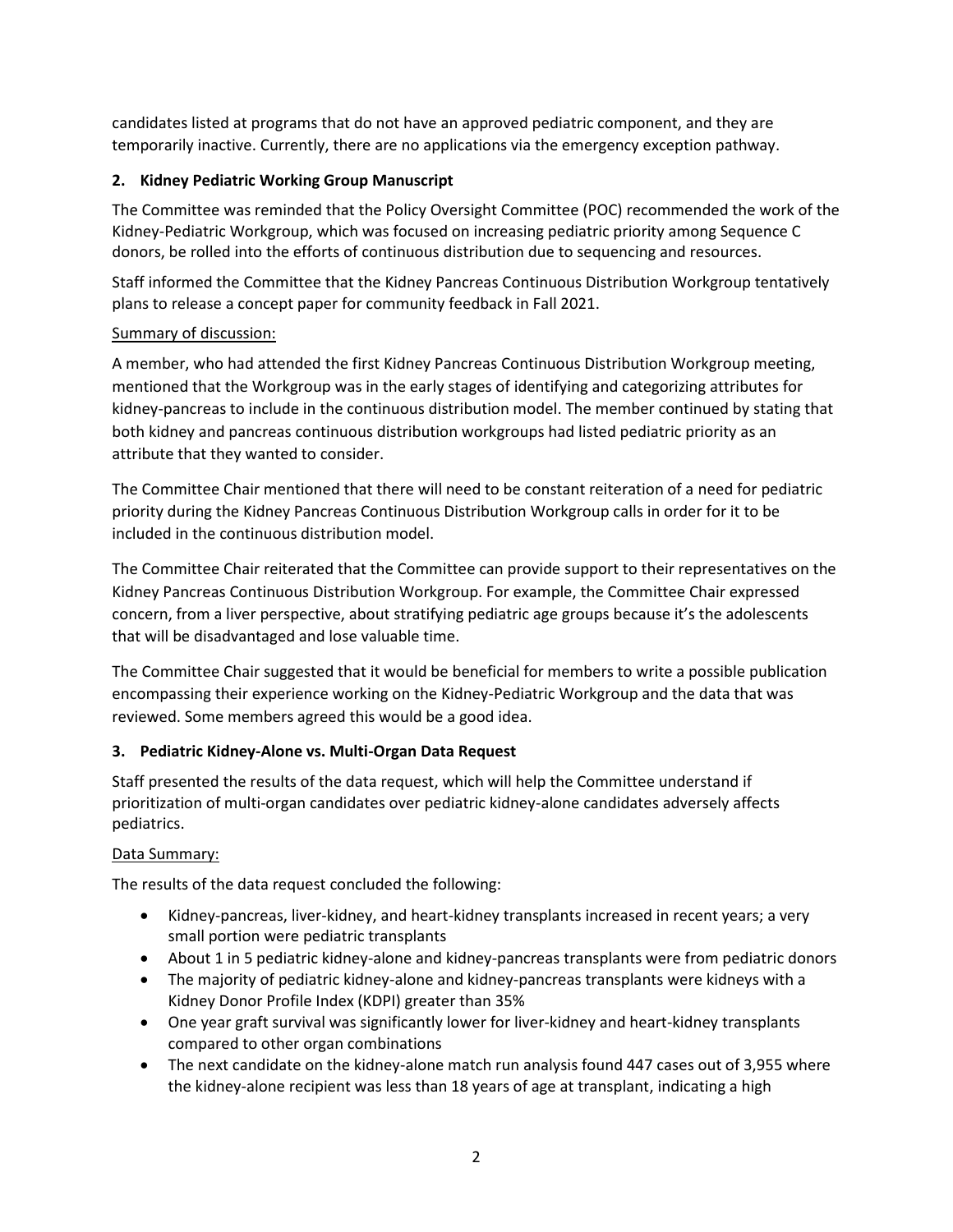probability a pediatric candidate would have accepted the second kidney had it been offered to them on the kidney match run

- If a pediatric recipient received the single kidney, it was common for the next candidate on the match run to be less than 18 at listing
- Many of the next candidates on the match run did go on to receive a transplant; however, many are still waiting

## Summary of discussion:

A member inquired about the number of kidneys going to Simultaneous Liver Kidney (SLK) candidates compared to the number of kidneys going to candidates that would fall into the SLK Safety Net. The member continued by explaining they wanted to know how many kidneys are given to candidates that may first receive a liver transplant and then a kidney transplant later, through the safety net, compared to the candidates that receive a SLK transplant. Research Staff explained that they would look in the SLK monitoring report for the answer to this.

The Committee Chair inquired about how many transplants would be done if every pediatric candidate received a transplant each year. The Committee Chair explained that it looked like 11% of the list was still waiting, so around 300 more transplants each year. Research Staff mentioned that they could pull data from the end of November to see the amount of pediatric candidates still waiting.

The Committee Chair asked what would happen if pediatric kidney-alone candidates were put ahead of kidney-pancreas (KP) candidates and suggested that this is what will need to be discussed. A member mentioned that the majority of adult SLK candidates with renal disease are still getting dual organs due to the SLK Safety Net. These adult SLK candidates can pass on the kidney and just get a liver transplant; however, they still have a year to be re-listed for an isolated kidney. The member explained that the adult SLK candidates receive some priority points, but that priority is below that of children. A member countered by stating the adult KP candidate group is the group that's taking the quality kidneys children need.

Members agreed that this data should be published.

A member inquired if pancreas programs are using pancreata from pediatric donors because they are better quality and if that is why the majority of pediatric kidney donors are going to KP candidates. The member inquired if there is any data on kidney donor quality related to age. A member stated that they thought it had more to do with the KDPI than the age of the kidney. The member explained a fair number of the pediatric donors don't necessarily have a great KDPI and maybe part of the reason they are going to the adult KP candidates is because of the slightly higher KDPI and the pediatric kidney programs are not accepting them. A member stated that this reinforces that KDPI, at least for pediatric donors, is not a great indicator of the quality of that kidney.

A member inquired whether it would be possible to look at the KDPI of the pediatric kidneys that went to KP candidates. A member explained that OPOs are required to offer to the KP candidate if both the kidney and pancreas are available for transplant based on candidate age less than 50 and body mass index (BMI) less than 30. OPOs also have the choice to continue down the KP list or switch to the kidney list and offer the pancreas separately. The member stated that the issue for OPOs is that they are measured on how many organs get transplanted and there are twice as many KP candidates as there are pancreas candidates; so, when switching over to the pancreas list, the chance of placing that pancreas is cut in half.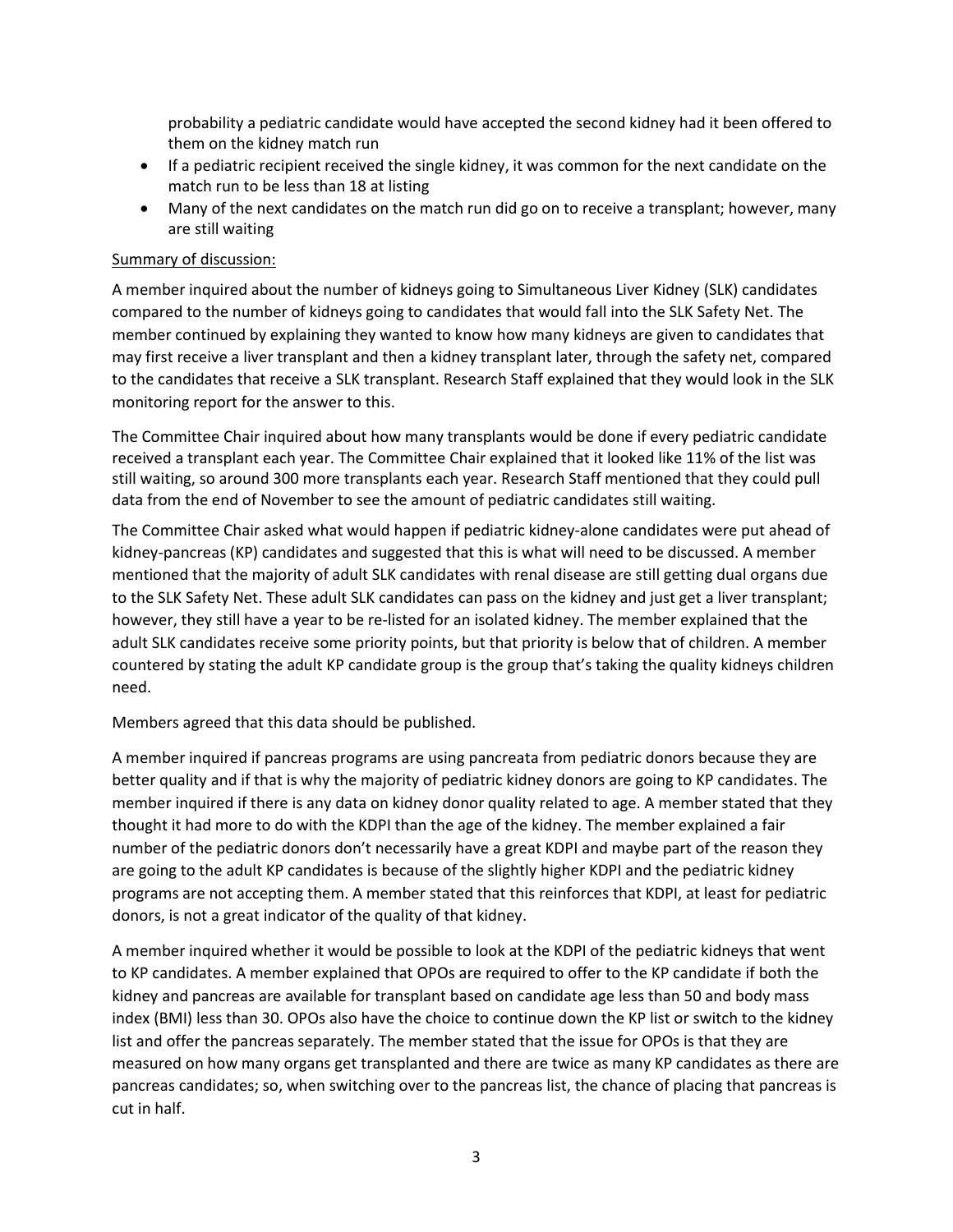## **4. Mortality Manuscript**

The Committee was reminded that this manuscript wanted to describe pre-transplant mortality in children across organs and that a previous Committee member is leading the process of writing this manuscript.

#### Summary of discussion:

There were no questions or comments.

## **5. Liver PELD/Status 1B Project Update**

The Committee was informed that the PELD Derivation Request has been sent to Scientific Registry of Transplant Recipients (SRTR) and considered the following characteristics:

- Age
- Bilirubin
- Albumin
- $\bullet$  INR
- **•** Growth Failure
- Sodium
- Modified Schwartz calculation of eGFR (or serum creatinine)
- SRTR will also explore including a PELD trajectory variable

After deriving a new PELD, SRTR will calibrate a new PELD score so that children's mortality risk will better compare to the age-standardized mortality rate of adults.

The Committee also reviewed the age-adjusted mortality factors that predict mortality in children, but are not currently collected by the OPTN.

#### Summary of discussion:

There were no questions or comments.

## **Upcoming Meetings**

- $\bullet$  January 20<sup>th</sup>, 2021 (Teleconference)
- March 30<sup>th</sup>, 2021 (Tentatively In-Person)